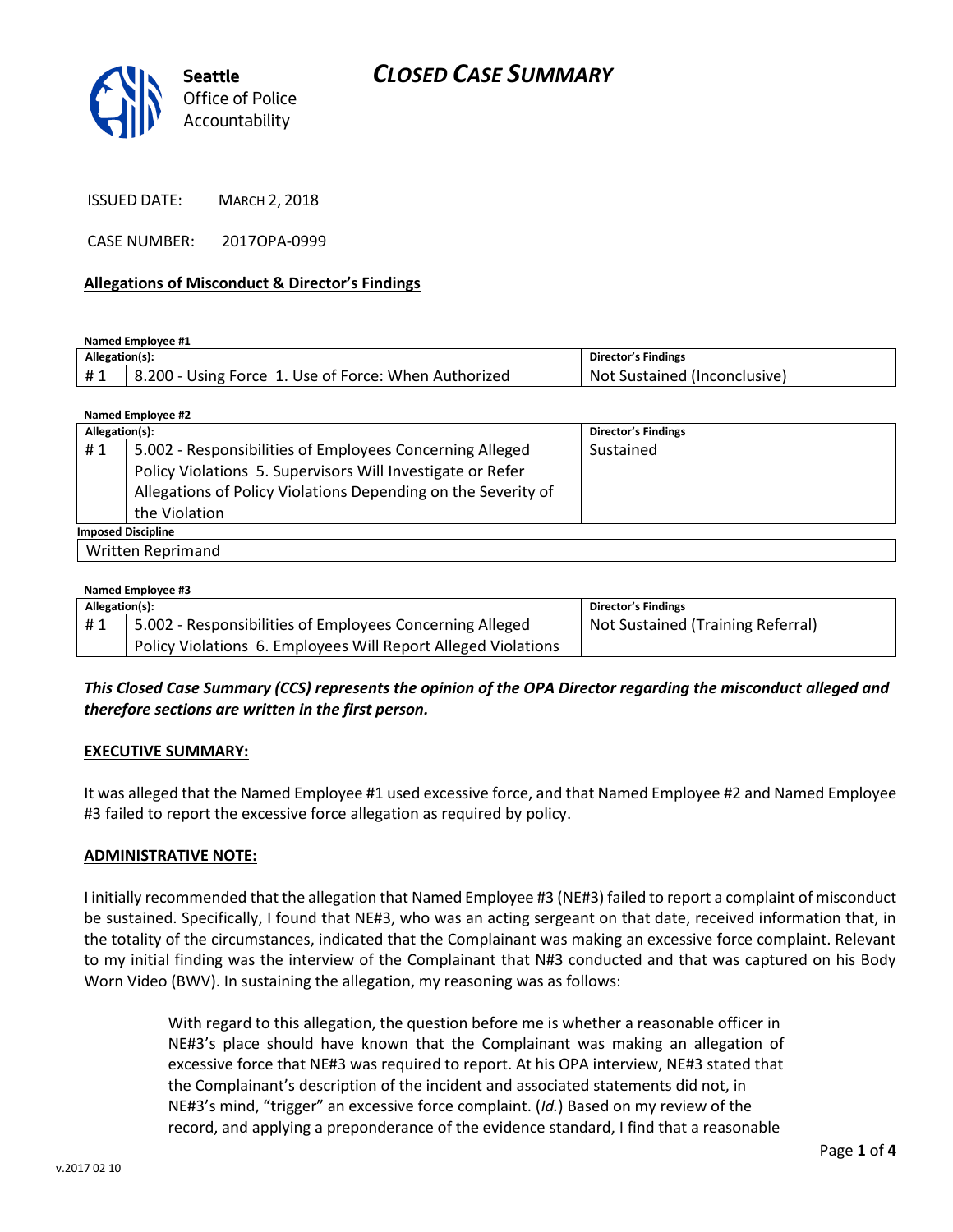

**Seattle** *Office of Police Accountability*

OPA CASE NUMBER: 2017OPA-0999

officer would have interpreted the Complainant as making an allegation of excessive force and would have reported that allegation to a supervisor and/or OPA. As such, I find that NE#3 was obligated to report or, at the very least, document, the Complainant's statements. This was the case even if he believed the force was not excessive. However, I note that NE#3 did not witness the force used by NE#1 (*see* NE#3 Statement, General Offense Report), and it is unclear what basis he could have for such a belief.

At the discipline meeting in this matter, NE#3's chain of command expressed their disagreement with my recommendation concerning this allegation. Specifically, the chain of command did not believe that the allegation of excessive force was clearly stated, pointed to the fact that the Complainant backed off his account on several occasions, and identified that NE#3 was a fairly inexperienced acting sergeant at the time. The chain of command contended that re-training and counseling, rather than a sustained finding and discipline, was the more appropriate result for this matter, which they perceived to be a mistake rather than misconduct. The chain of command did not object to my recommendation concerning the other sustained allegation in this matter against Named Employee #2 (NE#2).

After consideration, I agree with the chain of command's position and reverse my initial recommended finding. I now recommend, as detailed more fully below, that NE#3 instead receive a training referral. This Amended DCM is accordingly issued.

Lastly, while not necessarily germane to any of my findings in this case, I note that I was somewhat concerned by interactions that a witness officer in this case had with the Complainant. At one point when the Complainant was speaking to NE#3, the witness officer approached him and engaged him in conversation, which was captured on BWV. The witness officer, who was holding a baggie of narcotics in his hand, told the Complainant that they had taken the drugs off of the Complainant and minimized the force used (even though that officer later told OPA that he did not actually witness the force). This, in my opinion, later influenced the substance of the Complainant's interview with NE#3. I suggest that the witness officer's chain of command address this issue, perhaps in a roll call, as such conduct can improperly sway witnesses and affect the quality of and community trust in Department use of force investigations.

## **ANALYSIS AND CONCLUSIONS:**

#### **Named Employee #1 - Allegation #1 8.200 - Using Force 1. Use of Force: When Authorized**

Named Employee #1 (NE#1) was part of a team conducting a narcotics operation in the vicinity of Third Avenue and Pike Street. The officers observed what appeared to be a narcotics sale engaged in by the subject. NE#1 and the witness officer made contact with the subject and attempted to place him under arrest. The officers reported that the Complainant resisted their attempts to do so.

The witness officer recalled struggling with the subject and being unable to control his body or to handcuff him. The witness officer stated that he, the subject and NE#1 fell to the ground. The witness officer indicated that he and NE#1 were ultimately able control and handcuff the subject after dealing with significant resistance. The witness officer did not report seeing NE#1 strike the subject.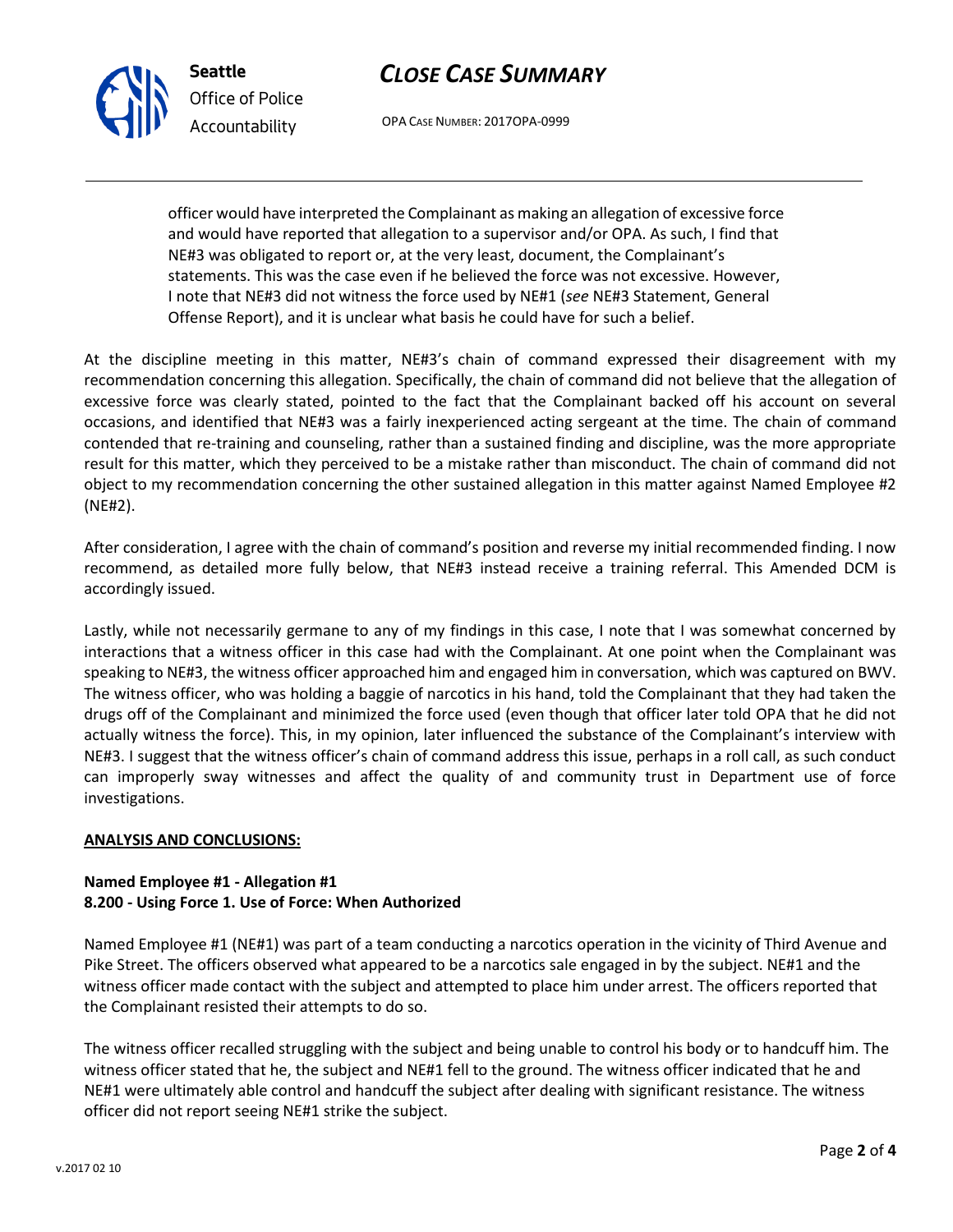



OPA CASE NUMBER: 2017OPA-0999

NE#1 similarly stated that he was involved in a prolonged altercation with the subject during which the subject was actively resisting. NE#1 indicated that, at one point, he had head control of the subject, but that he lost that control and that the subject wrapped his arms around NE#1's waist, just under NE#1's duty belt. NE#1 reported being afraid that the subject was going to push him backwards onto the pavement and was concerned that the subject's hand was near NE#1's gun belt. NE#1 also stated that his leg was in pain from being pushed back into the pavement. NE#1 indicated that he then "hammer punched" the subject three times in the head with a closed fist. After that force, he and the witness officer were able to gain control of the subject. NE#1 reported that he never saw the subject lose consciousness until Named Employee #2 (NE#2) arrived on the scene.

The subject never made any statements concerning this incident, even though SPD's Force Investigation Team attempted to interview him twice. The force was witnessed by the Complainant who made a statement to both NE#2 and Named Employee #3 (NE#3). The substance of that statement is discussed more fully below but, as a general matter, the gravamen was that the subject appeared to be compliant and the force was excessive.

While the struggle between the officers and the subject was recorded on Body Worn Video (BWV), the strikes were not captured. Similarly, while much of the altercation was recorded on private party video, the video is of a low quality and I could not discern the moment when the strikes occurred.

NE#1 argued that the strikes were justified on the basis that he felt that he was in physical danger based on the subject's resistance. As stated below, however, the Complainant asserted that the subject appeared to be complying from his perspective and that he further believed the force to be "excessive" and not "deserved." The witness officer did not observe the force and, thus, could not opine one way or the other. While the video clearly does not support the contention that the subject was compliant, it does not provide me with sufficient evidence to determine whether, at the time the strikes were utilized, the force was reasonable, necessary and proportional under the circumstances.

As such, while the subject was actively resisting arrest and while the officers were absolutely having difficulty getting the subject under control, I cannot conclusively say whether the three "hammer" strikes to the head were consistent with policy. Even though I tend to believe that the force was within policy, I cannot make this determination when applying a preponderance of the evidence standard. Accordingly, I recommend that this allegation be Not Sustained – Inconclusive.

## Recommended Finding: **Not Sustained (Inconclusive)**

## **Named Employee #2 - Allegation #1**

## **5.002 - Responsibilities of Employees Concerning Alleged Policy Violations 5. Supervisors Will Investigate or Refer Allegations of Policy Violations Depending on the Severity of the Violation**

The Complainant observed the force utilized against the subject. He was accordingly interviewed by both NE#2 and NE#3. During his interview with NE#2, the Complainant alleged that the force was "excessive." This comment was captured by NE#2's ICV. (*See* NE#2 ICV, at 22:06:56; see also Administrative Lieutenant Video Review, at p. 3; Administrative Lieutenant Use of Force Review, at pp. 5, 8.)

SPD Policy 5.001-POL-5 requires supervisors to report complaints of serious misconduct to OPA. Included in the